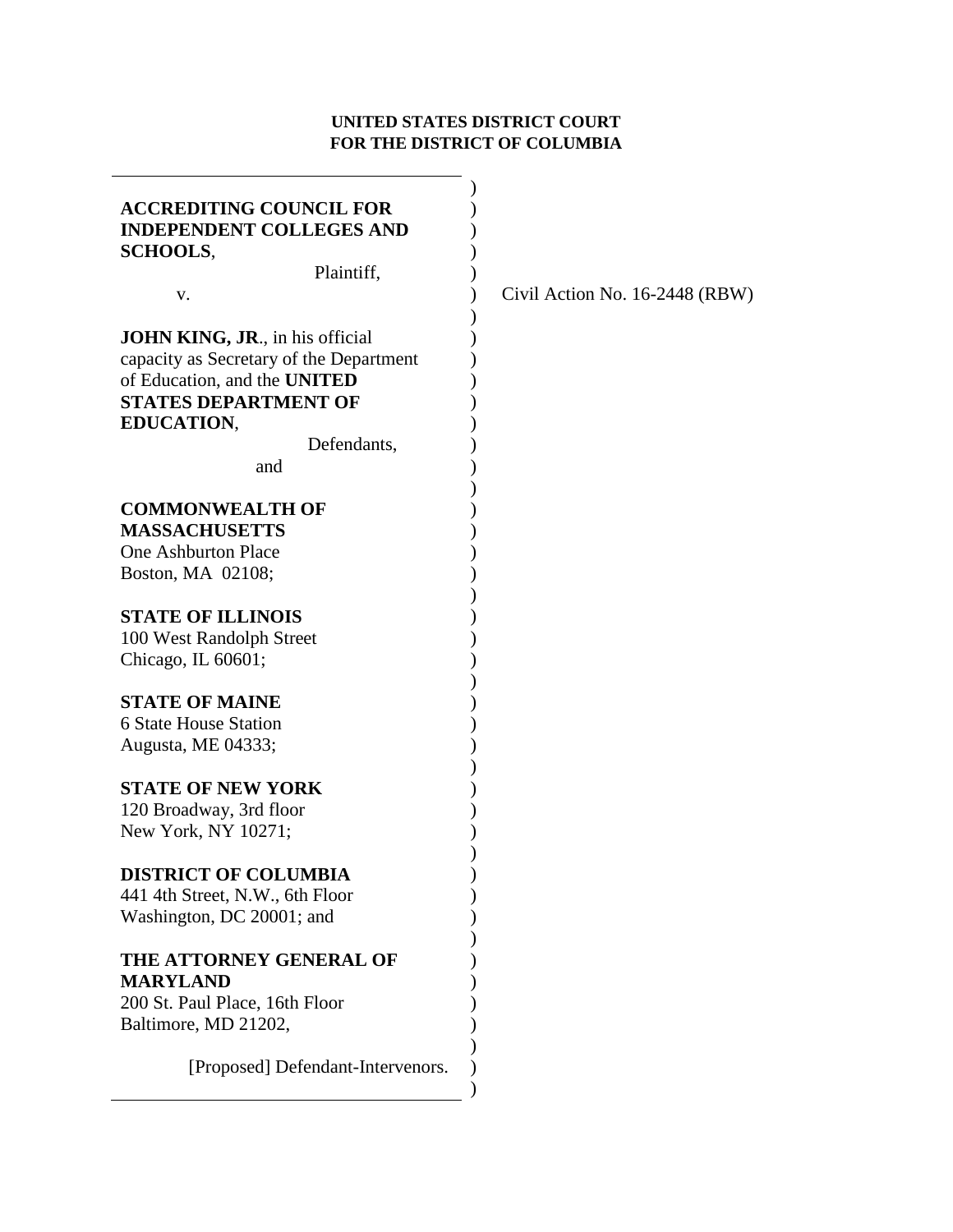## **MOTION OF THE COMMONWEALTH OF MASSACHUSETTS, THE STATE OF ILLINOIS, THE STATE OF MAINE, THE STATE OF NEW YORK, THE ATTORNEY GENERAL OF MARYLAND, AND THE DISTRICT OF COLUMBIA FOR LEAVE TO INTERVENE**

Pursuant to Rule 24(a) of the Federal Rules of Civil Procedure, the Commonwealth of Massachusetts, the States of Illinois, Maine, and New York, the Attorney General of Maryland, and the District of Columbia, by and through its Attorney General, ("State Movants") hereby respectfully request leave to intervene as of right as defendants in this litigation on all claims contained in the Complaint and on all relief requested in the Complaint. Alternatively, the State Movants respectfully request permission to intervene pursuant to Rule 24(b) of the Federal Rules of Civil Procedure.

The State Movants seek to intervene in the present action in order to defend important state interests. This action includes representatives of two members of the long-established "triad" of higher-education authorities – the federal government and accrediting agencies – but currently lacks any participation from the third member group, namely, the states. In the "triad" system, the State Movants rely on the expertise and judgment of federally recognized accreditors in myriad state regulatory and enforcement schemes. These include regulations that govern which institutions of higher education are permitted to operate within a state's borders and regulations that govern institutional eligibility for state educational financial aid programs. Moreover, State Attorneys General play a unique role in this system of oversight, enforcing state consumer protection laws to protect students from unfair and deceptive conduct by educational institutions. All of the State Movants have ACICS-accredited institutions currently operating in their states, implicating these regulatory and enforcement roles, and giving each State Movant a major stake in the outcome of this lawsuit. An accreditor's failure to verify program quality at its accredited educational institutions jeopardizes the effectiveness of state enforcement efforts and regulations, exposing each state's students to subpar educational programs that provide little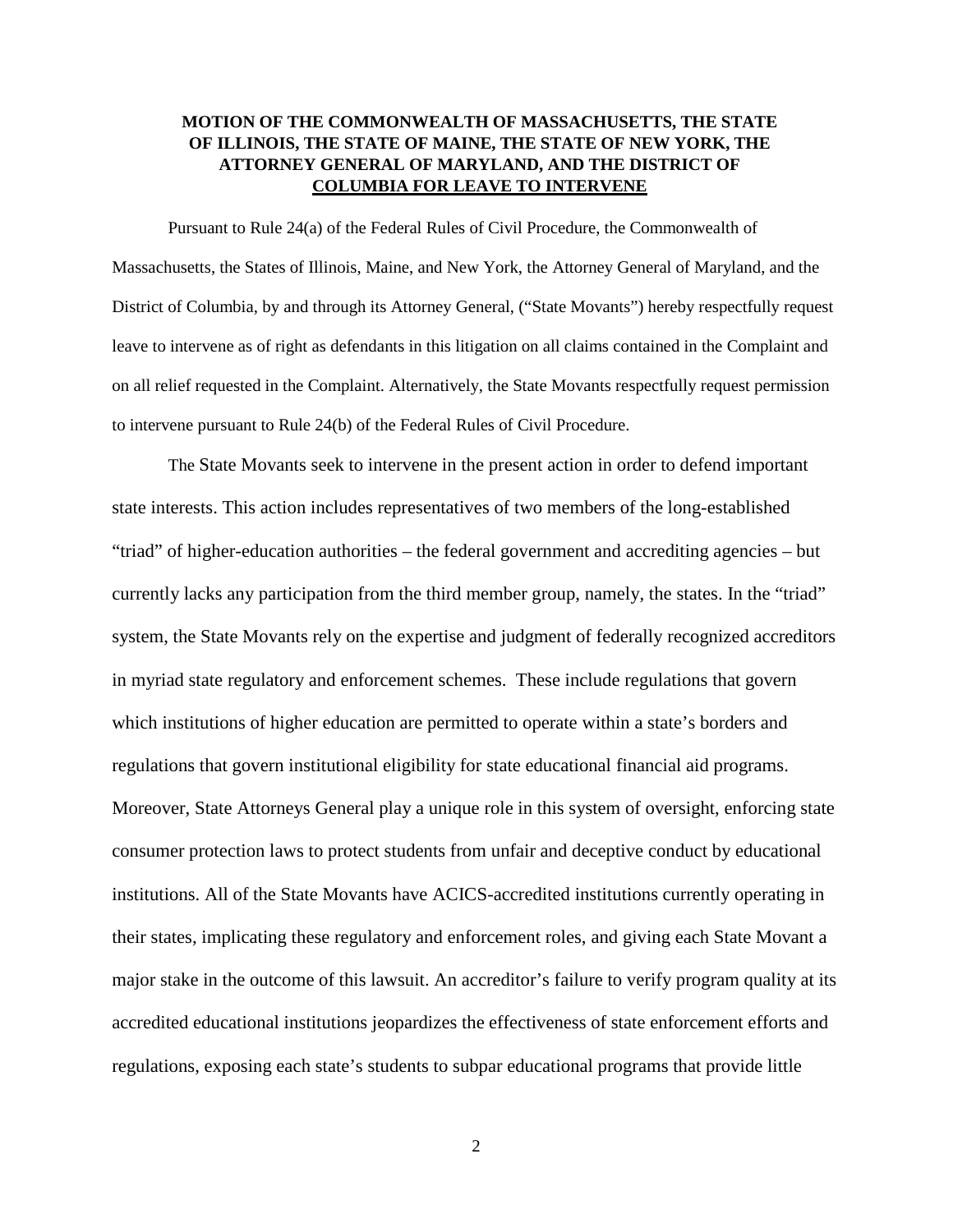value, but for which each student may borrow tens of thousands of dollars through effectively non-dischargeable federal student loans.

In further support of their Motion for Leave to Intervene, the State Movants refer the Court to their Memorandum in Support of The State Movants' Motion to Intervene.

Pursuant to D.D.C. Local Rule 7(m), undersigned counsel conferred with counsel for all parties. Counsel for Plaintiff indicated that Plaintiff opposes the relief requested in this motion. Counsel for Defendants has not provided the State Movants with a position on the relief requested in this motion. And pursuant to Rule 24(c) of the Federal Rules of Civil Procedure and D.D.C. Local Rule 7(j), the State Movants have attached to this motion their Opposition To Plaintiff's Motion For Temporary Restraining Order And Preliminary Injunction.

SUBMITTED this 24<sup>th</sup> day of January, 2017.

FOR THE COMMONWEALTH OF **MASSACHUSETTS** 

MAURA HEALEY ATTORNEY GENERAL

By: /s/ *Robert E. Toone* Robert E. Toone (D.C. Bar No. 457693) Yael Shavit Max Weinstein

Assistant Attorneys General Office of the Massachusetts Attorney General One Ashburton Place Boston, MA 02108 (617) 963-2178 (Toone) (617) 963-2197 (Shavit) (617) 963-2499 (Weinstein) Robert.Toone@state.ma.us Yael.Shavit@state.ma.us Max.Weinstein@state.ma.us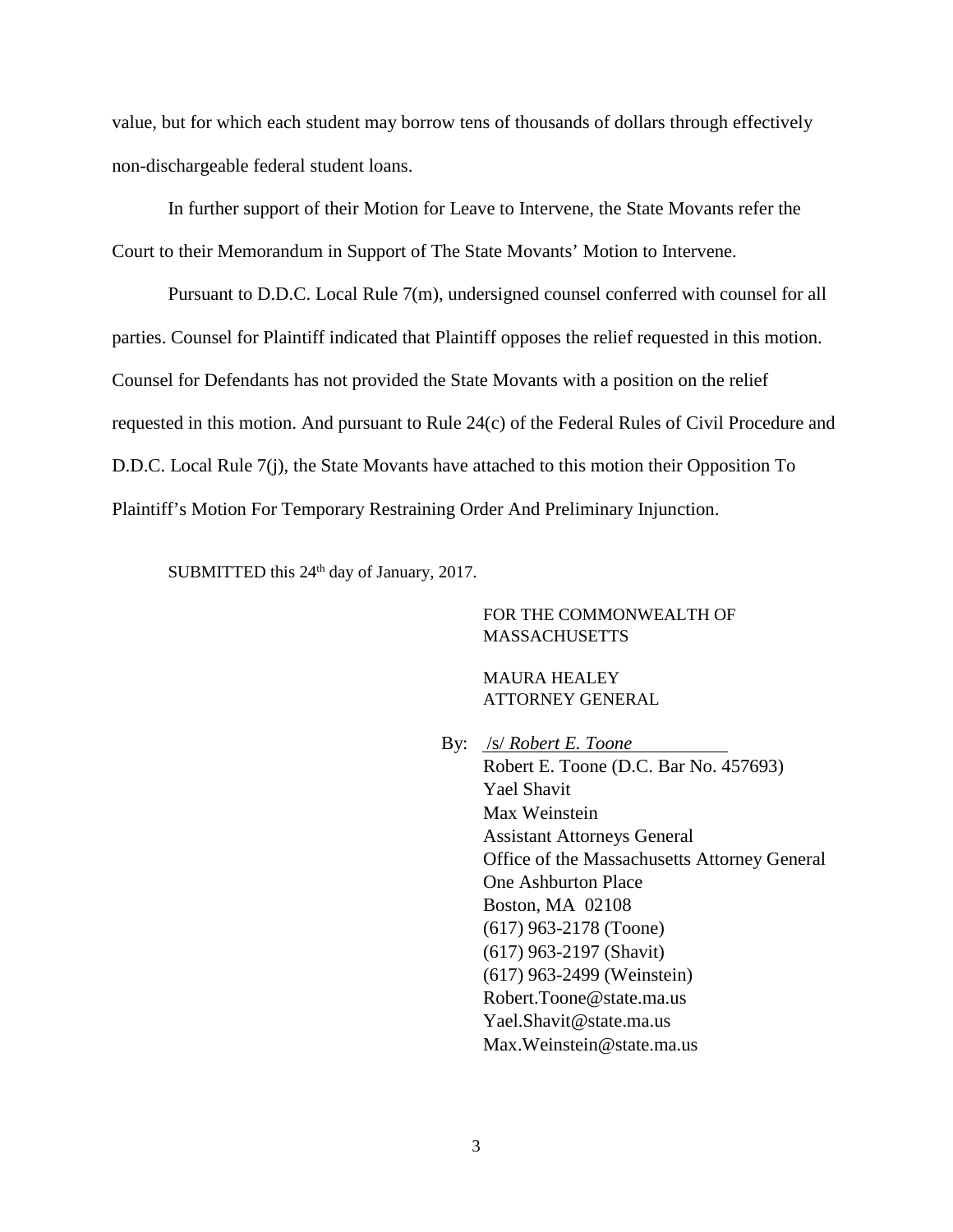FOR THE STATE OF ILLINOIS LISA MADIGAN ILLINOIS ATTORNEY GENERAL Joseph Sanders Justin Murray Assistant Attorneys General Illinois Attorney General's Office 100 W. Randolph St.,  $12<sup>th</sup>$  Fl. Chicago, IL 60601 (312) 814-6796 (Joseph) (312) 814-3740 (Justin) jsanders@atg.state.il.us jmurray@atg.state.il.us

FOR THE STATE OF MAINE JANET T. MILLS MAINE ATTORNEY GENERAL Linda Conti Assistant Attorney General 6 State House Station Augusta, ME 04333 (207) 626-8591 Linda.Conti@maine.gov

BRIAN E. FROSH ATTORNEY GENERAL OF MARYLAND Christopher J. Madaio Assistant Attorney General Office of the Attorney General Consumer Protection Division 200 St. Paul Place, 16th Floor Baltimore, MD 21202 (410) 576-6585 Cmadaio@oag.state.md.us

FOR THE STATE OF NEW YORK ERIC T. SCHNEIDERMAN ATTORNEY GENERAL OF NEW YORK Jane M. Azia Chief, Bureau of Consumer Frauds and Protection 120 Broadway, 3rd floor New York, NY 10271 Tel.: (212) 416-8727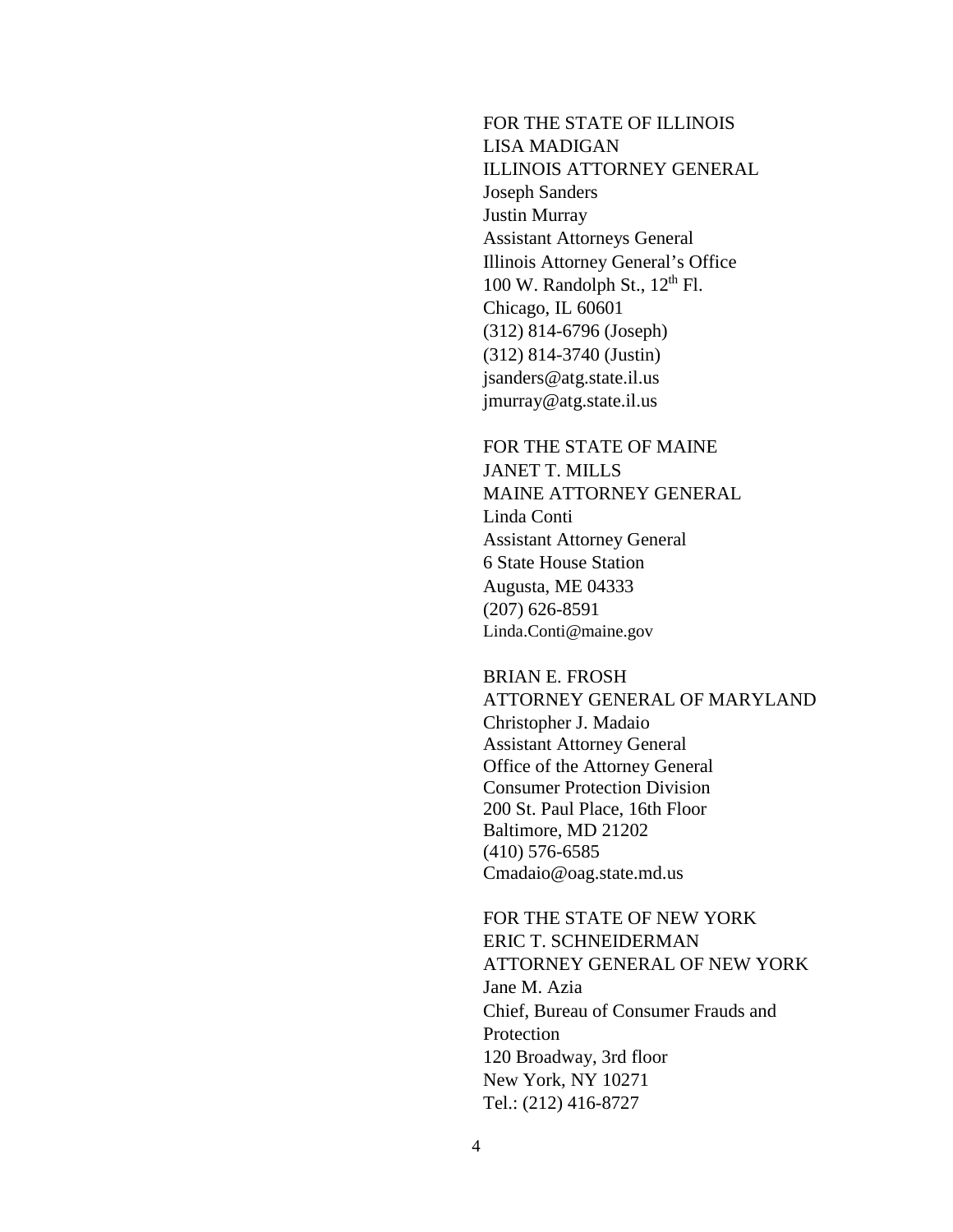Jane.azia@ag.ny.gov

FOR THE DISTRICT OF COLUMBIA KARL A. RACINE ATTORNEY GENERAL FOR THE DISTRICT OF COLUMBIA Philip Ziperman Office of Consumer Protection 441 4th Street, N.W., 6th Floor Washington, DC 20001 (202) 442-9886 Philip.Ziperman@DC.gov